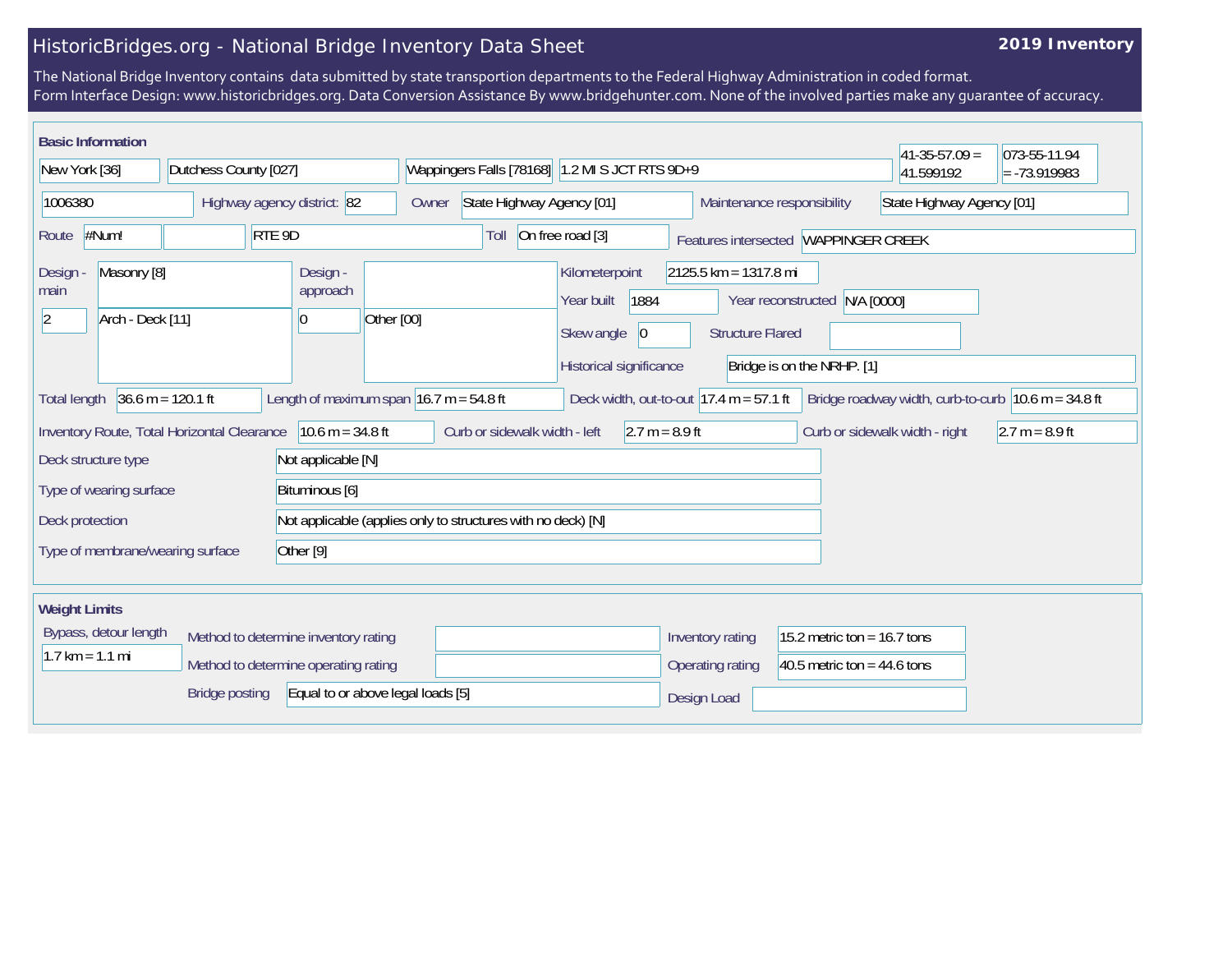| <b>Functional Details</b>                                                              |                                                  |                 |                                                                                         |                          |       |                                                |         |                                                       |
|----------------------------------------------------------------------------------------|--------------------------------------------------|-----------------|-----------------------------------------------------------------------------------------|--------------------------|-------|------------------------------------------------|---------|-------------------------------------------------------|
| Average daily truck traffi 2<br>13239<br>Average Daily Traffic                         | Year 2017<br>%                                   |                 | Future average daily traffic                                                            |                          | 13371 | Year                                           | 2038    |                                                       |
| Road classification<br>Other Principal Arterial (Urban) [14]                           | Lanes on structure 2                             |                 |                                                                                         |                          |       | Approach roadway width                         |         | $12.2 m = 40.0 ft$                                    |
| Type of service on bridge Highway-pedestrian [5]                                       | Direction of traffic 2 - way traffic [2]         |                 |                                                                                         |                          |       | Bridge median                                  |         |                                                       |
| Parallel structure designation<br>No parallel structure exists. [N]                    |                                                  |                 |                                                                                         |                          |       |                                                |         |                                                       |
| Type of service under bridge<br>Waterway [5]                                           | Lanes under structure                            | $\vert 0 \vert$ |                                                                                         | Navigation control       |       |                                                |         |                                                       |
| Navigation vertical clearanc<br>$0 = N/A$                                              |                                                  |                 | Navigation horizontal clearance $ 0 = N/A $                                             |                          |       |                                                |         |                                                       |
| Minimum navigation vertical clearance, vertical lift bridge                            |                                                  |                 |                                                                                         |                          |       | Minimum vertical clearance over bridge roadway |         | $99.99 m = 328.1 ft$                                  |
| Minimum lateral underclearance reference feature Feature not a highway or railroad [N] |                                                  |                 |                                                                                         |                          |       |                                                |         |                                                       |
| Minimum lateral underclearance on right $0 = N/A$                                      | Minimum lateral underclearance on left $0 = N/A$ |                 |                                                                                         |                          |       |                                                |         |                                                       |
| Minimum Vertical Underclearance $ 0 = N/A$                                             |                                                  |                 | Minimum vertical underclearance reference feature Feature not a highway or railroad [N] |                          |       |                                                |         |                                                       |
| Appraisal ratings - underclearances N/A [N]                                            |                                                  |                 |                                                                                         |                          |       |                                                |         |                                                       |
|                                                                                        |                                                  |                 |                                                                                         |                          |       |                                                |         |                                                       |
| <b>Repair and Replacement Plans</b>                                                    |                                                  |                 |                                                                                         |                          |       |                                                |         |                                                       |
| Type of work to be performed                                                           | Work to be done by contract [1]<br>Work done by  |                 |                                                                                         |                          |       |                                                |         |                                                       |
| Widening of existing bridge with deck rehabilitation<br>or replacement. [34]           | Bridge improvement cost                          | 6083000         |                                                                                         | Roadway improvement cost |       |                                                | 3562000 |                                                       |
|                                                                                        | Length of structure improvement                  |                 | $36.5 m = 119.8 ft$                                                                     |                          |       | Total project cost                             | 9646000 |                                                       |
|                                                                                        | Year of improvement cost estimate                |                 | 2018                                                                                    |                          |       |                                                |         |                                                       |
|                                                                                        | Border bridge - state                            |                 |                                                                                         |                          |       |                                                |         | Border bridge - percent responsibility of other state |
|                                                                                        | Border bridge - structure number                 |                 |                                                                                         |                          |       |                                                |         |                                                       |